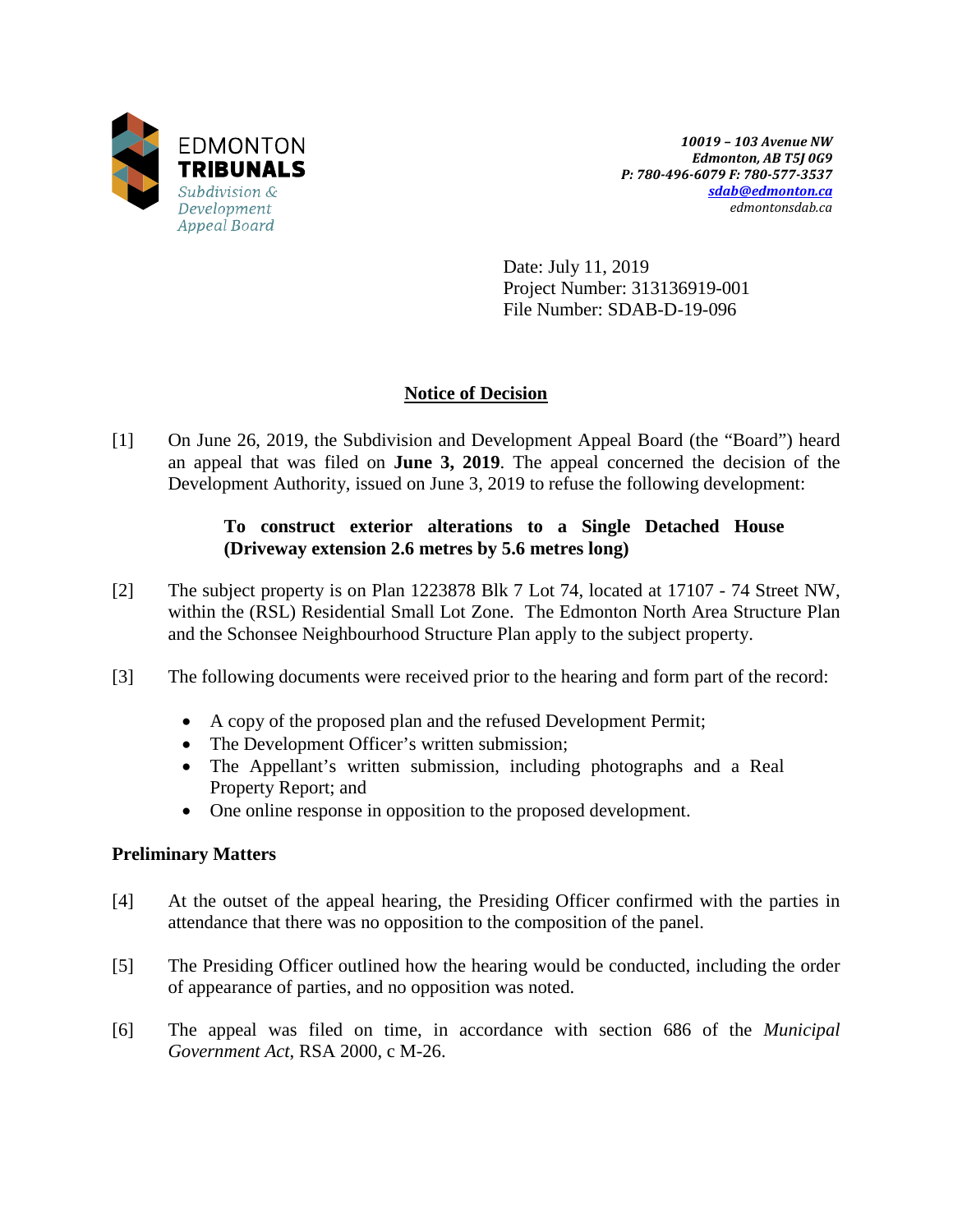### **Summary of Hearing**

- *i) Position of the Appellant, Ms. L. Wong:*
- [7] Ms. Wong has a legal basement suite that is currently occupied. She owns two vehicles and the tenants own two vehicles.
- [8] It is difficult to maneuver vehicles when her vehicles are parked inside the garage and the tenants vehicles are parked on the driveway.
- [9] Street parking is very congested and allowing the driveway extension will provide onsite parking for the tenants.
- [10] Proper drainage and landscaping will be provided on both sides of the driveway extension.
- [11] Ms. Wong provided the following information in response to questions from the Board:
	- a) It is her intent to use the driveway extension to provide additional parking for her tenants.
	- b) It is her opinion that the driveway extension will not eliminate an on-street parking space.
	- c) Snow removal can be accommodated on the estimated four-foot green space located beside the proposed extension.
	- d) There are no street fixtures located in between her house and the (south) abutting house.
	- e) The notification map was referenced to illustrate the location of the existing driveway extensions referenced in the submitted photographs.
	- f) It was her opinion that allowing a parking space on the proposed driveway extension will not affect the neighbourhood or the neighbours. The driveway extension will alleviate the existing on-street parking congestion.
	- *ii) Position of the Development Officer, Mr. J. Folkman:*
- [12] The Development Authority did not attend the hearing and the Board relied on Mr. Folkman's written submission.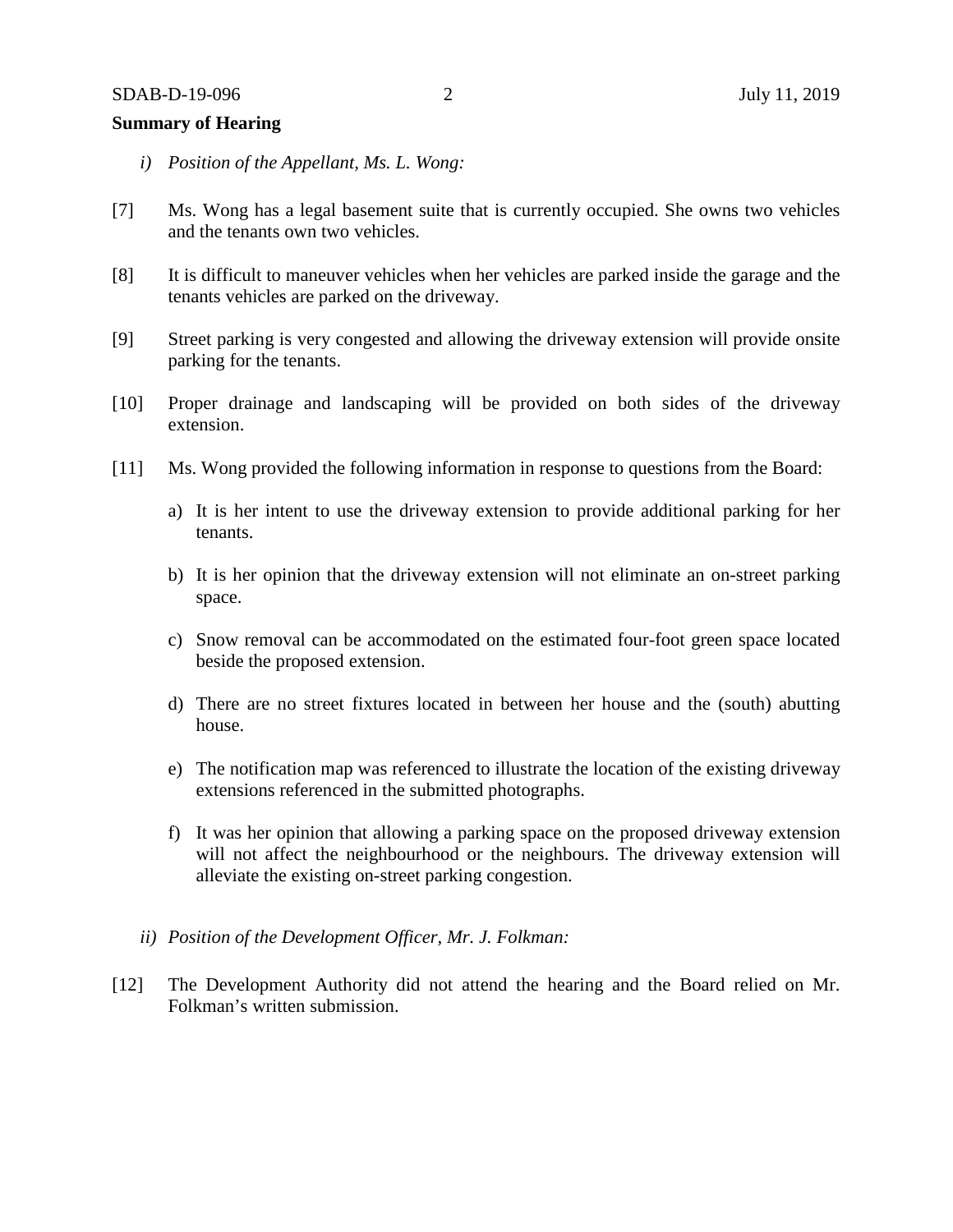#### **Decision**

[13] The appeal is **DENIED** and the decision of the Development Authority is **CONFIRMED**. The development is **REFUSED**.

#### **Reasons for Decision**

- [14] The proposed exterior alteration, a Driveway extension (2.6 metres by 5.6 metres), is Accessory to Single Detached Housing which is a Permitted Use in the (RSL) Residential Small Lot Zone.
- [15] Based on the photographic evidence provided, the proposed Driveway extension will result in the elimination of one on-street parking space along 74 Street, which is immediately adjacent to the subject Site. The Board finds that on-street parking is an amenity of the neighbourhood.
- [16] The Appellant submitted photographs of similar existing Driveway extensions to demonstrate that this is a common practice in the neighbourhood and that the effect on the amenities of the neighbourhood and the neighbours would be insignificant. The Board disagrees with the Appellant and finds that the proposed Driveway extension will impact the amenities of the neighbourhood and neighbouring property owners for the following reasons:
	- a) Based on evidence provided by the Appellant, the intended use for the Driveway extension is to allow parking on both sides of the Driveway in the Front Yard so that the Garage can be used without moving vehicles that would normally be parked on the Driveway. The primary purpose of the extension is to create an additional parking stall in the Front Yard, and not merely address maneuverability issues.
	- b) Section 54.2(2)(e)(i) of the *Edmonton Zoning Bylaw* states:

parking spaces shall not be located within a Front Yard in a Residential Zone.

The proposed Driveway extension will create a parking space in the Front Yard in a Residential Zone.

- c) The proposed Driveway extension will result in the elimination of one on-street parking space that is currently available for public use and essentially privatize it as an on-site parking space for the exclusive use of the Appellant which will exacerbate the parking problem that already exists along this block.
- d) All but one of the examples of similar existing Driveway extensions referenced by the Appellant are located outside of the 60-metre notification radius.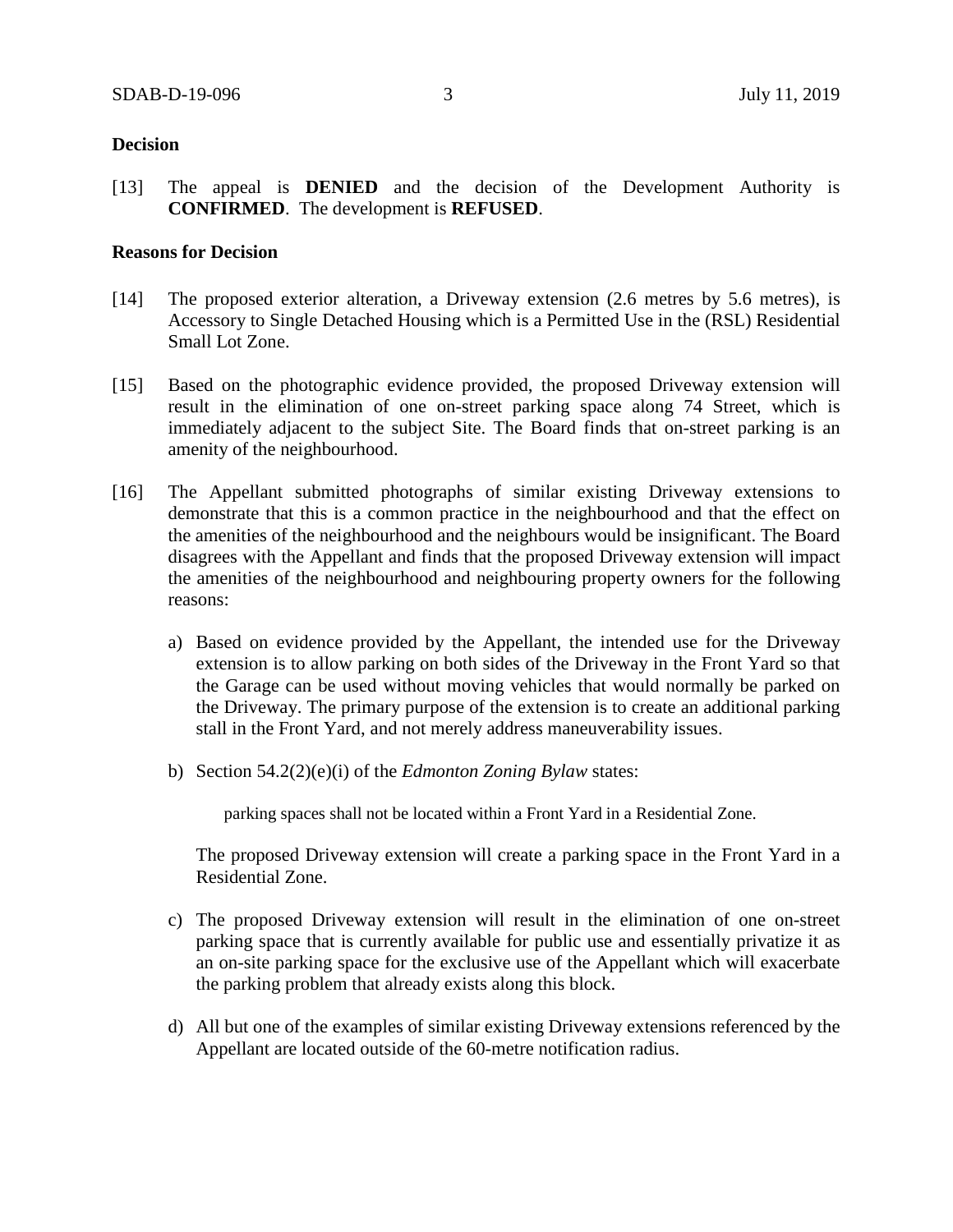- [17] Moreover, several of the examples provided by the Appellant are distinguished for the following reasons:
	- a) Many of the alleged "extensions" utilize alternative paving techniques which suggest they are landscaped features instead of a driveway extension;
	- b) Many of the alleged "extensions" which utilize alternative paving techniques appear to preserve parking spaces on the road;
	- c) Two of the alleged "extensions" serve three car garages which permit larger Driveway widths under the Zoning regulations.
- [18] While the Board may look at the photographic examples as indicia of the effect the development will have on the amenities of the neighbourhood, this Board must consider the application at hand in its own right.
- [19] Based on all of the above, it is the opinion of the Board that the proposed development will unduly interfere with the amenities of the neighbourhood. Therefore, the appeal is denied.

 $Z$  L  $H$  =

Mr. R. Handa, Presiding Officer Subdivision and Development Appeal Board

Board members in attendance: Mr. V. Laberge, Ms. D. Kronewitt-Martin, Mr. L. Pratt, Mr. J. Wall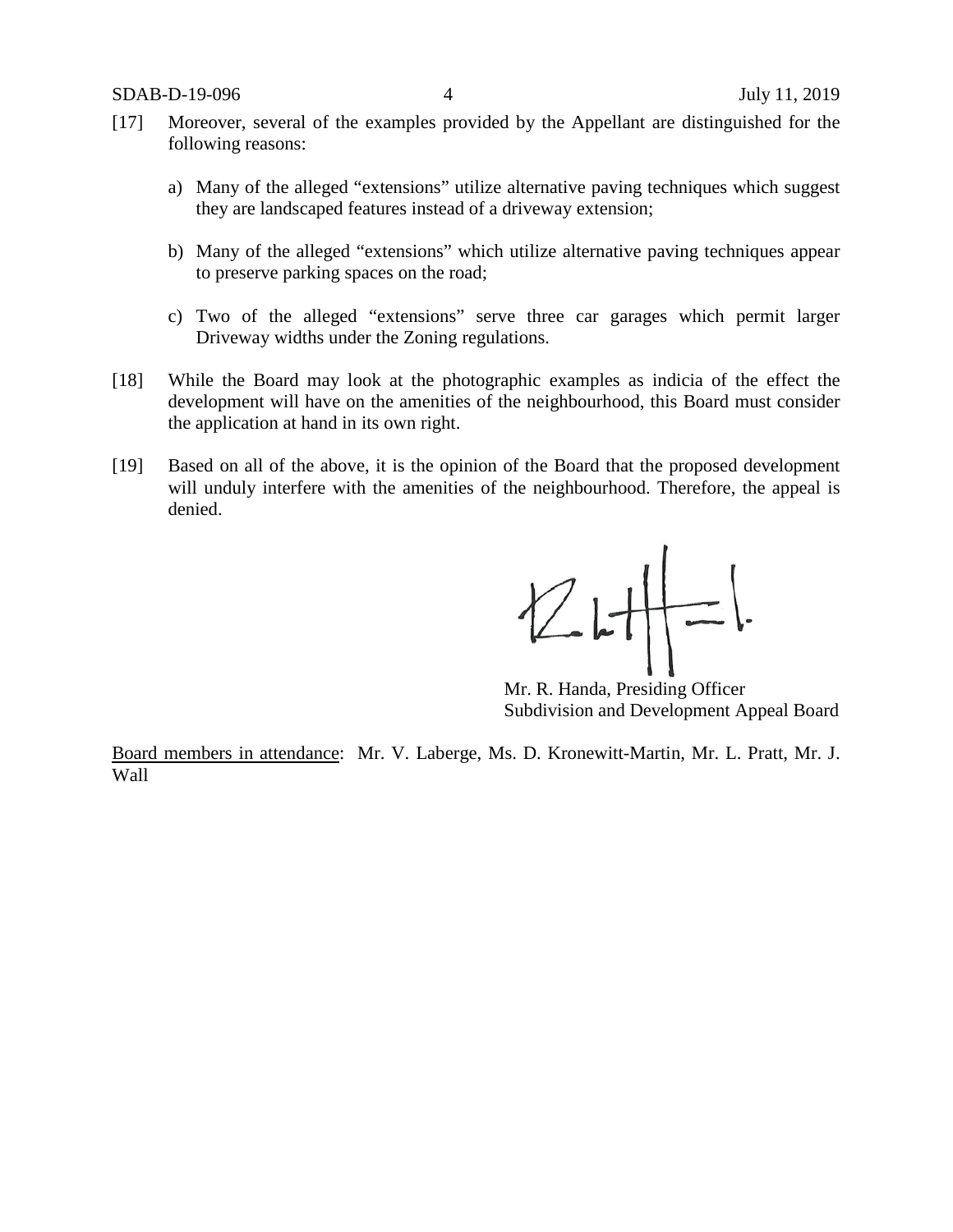# **Important Information for the Applicant/Appellant**

- 1. This decision may be appealed to the Alberta Court of Appeal on a question of law or jurisdiction under section 688 of the *Municipal Government Act*, RSA 2000, c M-26.
- 2. When a decision on a Development Permit application has been rendered by the Subdivision and Development Appeal Board, the enforcement of that decision is carried out by the Sustainable Development Department, located on the 2nd Floor, Edmonton Tower, 10111 – 104 Avenue NW, Edmonton, AB T5J 0J4.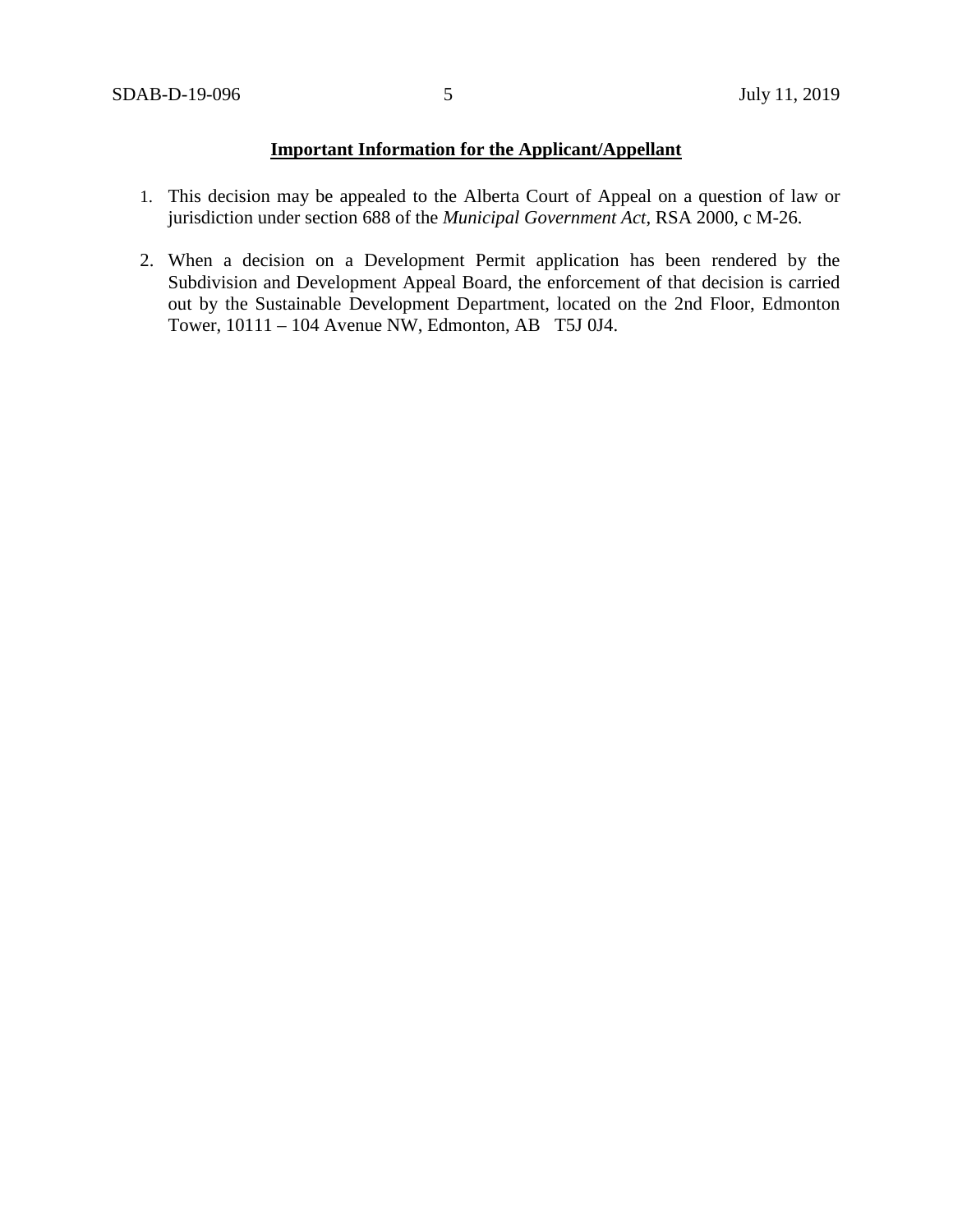

Date: July 11, 2019 Project Number: 149168726-001 File Number: SDAB-D-19-097

# **Notice of Decision**

[1] On June 26, 2019, the Subdivision and Development Appeal Board (the "Board") heard an appeal that was filed on **May 31, 2019**. The appeal concerned the decision of the Development Authority, issued on May 17, 2019, to refuse the following development:

## **To construct a 2.24 metre high Fence in the required Front and flanking Side Yard.**

- [2] The subject property is on Plan 5515AE Blk 23 Lot 16, located at 7803 103 Avenue NW, within the (RF3) Small Scale Residential Infill Zone. The Mature Neighbourhood Overlay applies to the subject property.
- [3] The following documents were received prior to the hearing and form part of the record:
	- A copy of the proposed plan and the refused Development Permit;
	- The Development Officer's written submission; and
	- Signatures of support submitted by the Appellant.
- [4] The following exhibits were presented during the hearing and form part of the record:
	- Exhibit A Photographs submitted by the Appellant; and
	- Exhibit B Google Street View photographs.

## **Preliminary Matters**

- [5] At the outset of the appeal hearing, the Presiding Officer confirmed with the parties in attendance that there was no opposition to the composition of the panel.
- [6] The Presiding Officer outlined how the hearing would be conducted, including the order of appearance of parties, and no opposition was noted.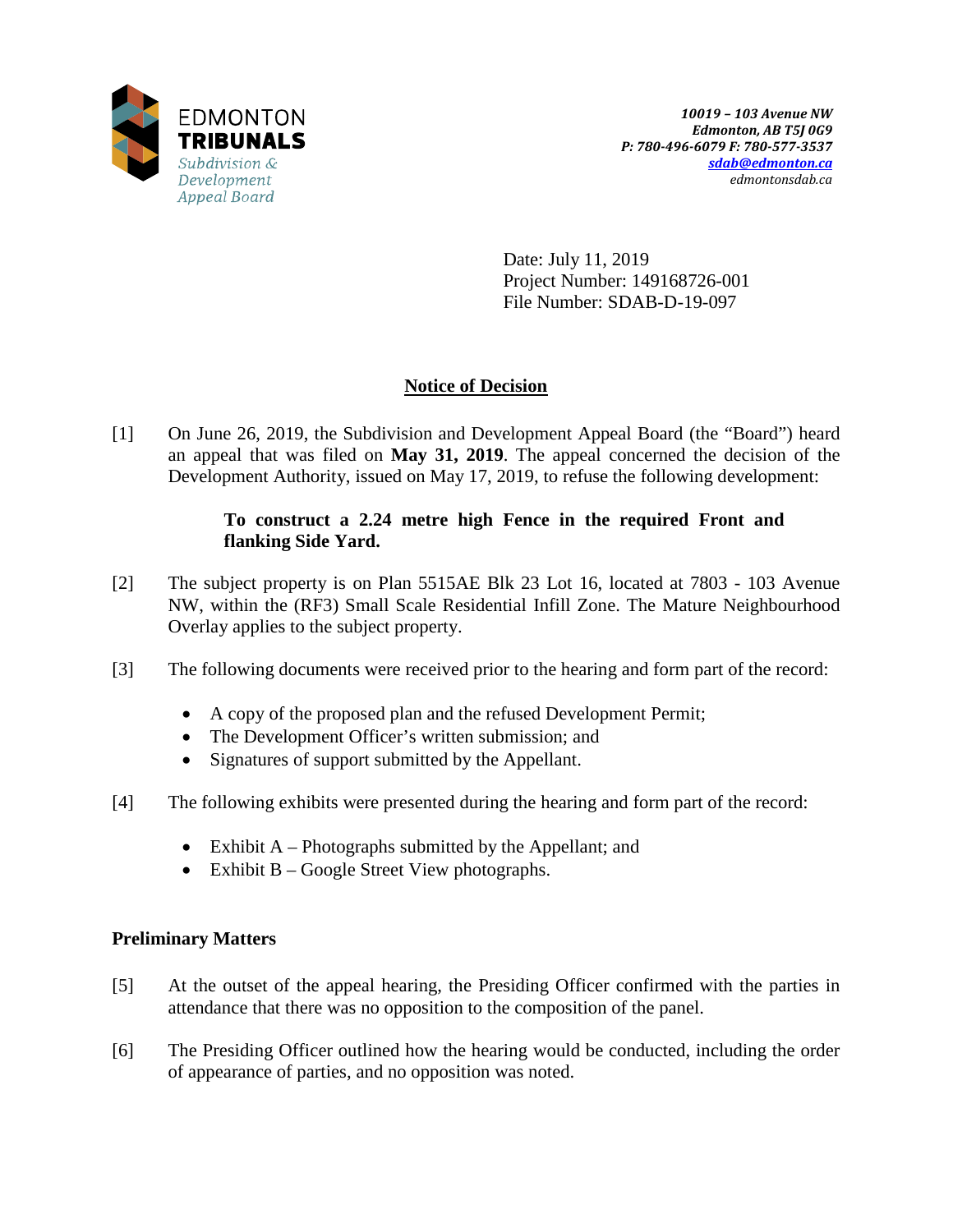[7] The appeal was filed on time, in accordance with section 686 of the *Municipal Government Act*, RSA 2000, c M-26.

#### **Summary of Hearing**

- *i) Position of the Appellant, Ms. J. Kotecha and Ms. B. Kotecha:*
- [8] The subject fence was discussed with as many neighbours as they could contact. Fourteen properties provided signatures of support for their fence. Most of their neighbours did not realize that there was a problem with the height of the fence and some neighbours even volunteered to attend the hearing in support.
- [9] The Appellants submitted photographs of existing over height fences in the neighbourhood as well as the subject fence that were marked *Exhibit A*. Most of the over height fences have been built on corner lots in the neighbourhood and some of the fences are higher than their fence. Several of the existing over height fences are located along 75 Street and a new over height fence has recently been built at a property located at 75 Street and 102 Avenue.
- [10] With the consent of all of the affected parties, Google Street View was accessed to provide additional views of the subject site and the subject fence.
- [11] Since the Google photographs were taken a new house has been built on the adjacent lot to the south and a fence was built along the north property line that is higher than their fence.
- [12] Ms. J. Kotecha and Ms. B. Kotecha provided the following information in response to questions from the Board:
	- a) The existing fence is  $5\frac{1}{2}$  feet high.
	- b) The subject fence was built to replace a wooden fence that was approximately 4  $\frac{1}{2}$ feet high.
	- c) Their lot is elevated from the sidewalk but the grade of the lot was not changed to accommodate the fence.
	- d) The decision was made to replace the old fence with a higher fence to provide increased privacy and security.
	- e) Since the Google Street View photographs were taken approximately five years ago, the boulevard trees have grown and the landscaping is more mature.
	- f) It was estimated that the fence is located approximately seven feet from the public sidewalk and an additional four feet from the road.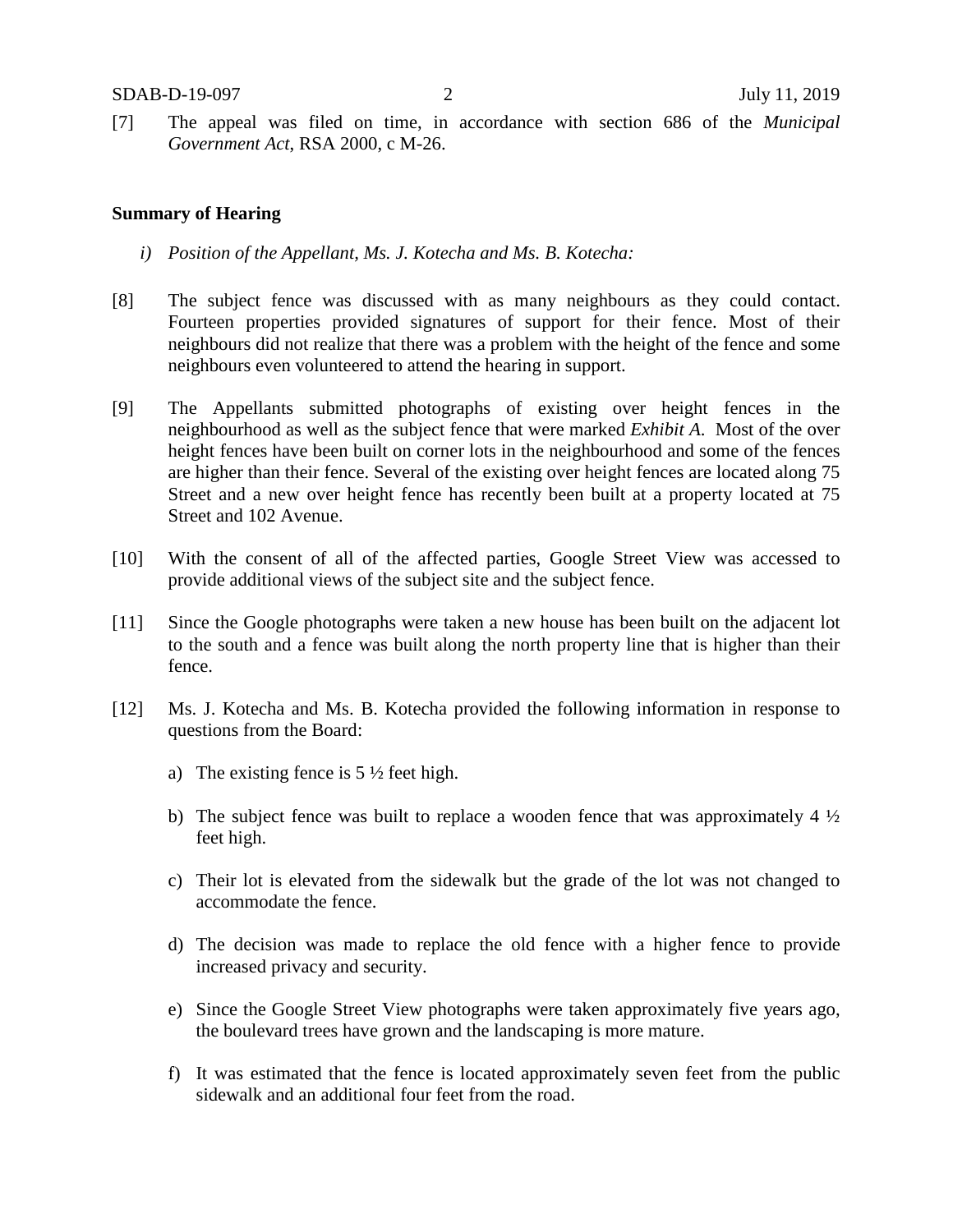- *ii) Position of an Affected Property Owner in Opposition to the Appellant, Mr. W. Lopata, representing his daughter, Ms. A. Lopata:*
- [13] Mr. Lopata questioned how the fence was built without a permit and advised that a complaint was registered when the fence was being built.
- [14] He measured the distance from the bottom of the fence to the sidewalk elevation to be 26 inches and the height of the fence to be 62 inches.
- [15] It is his opinion the fence does impact sight lines at the intersection.
- [16] The height of the fence does not conform with the development regulations and an exception should not be made to allow the fence to remain.
- [17] Mr. Lopata provided the following information in response to questions from the Board:
	- a) Allowing this development will impact the neighbours because they will assume that they are able to build over height fences as welll.
	- *iii) Position of the Development Officer, Mr. G. Alexander:*
- [18] The Development Authority did not attend the hearing and the Board relied on Mr. Alexander's written submission.
	- *iv) Rebuttal of the Appellant:*
- [19] The fence is setback quite a distance from the corner. Many of the fences referenced in the photographs submitted are located much closer to the sidewalk.
- [20] There is a lot of pedestrian traffic at the intersection, including runners and dog walkers. It is their opinion that sight lines at the intersection are not impacted by the existing fence.

### **Decision**

- [21] The appeal is **ALLOWED** and the decision of the Development Authority is **REVOKED**. The development is **GRANTED** as applied for to the Development Authority.
- [22] In granting the development, the following variances to *the Edmonton Zoning Bylaw* are allowed: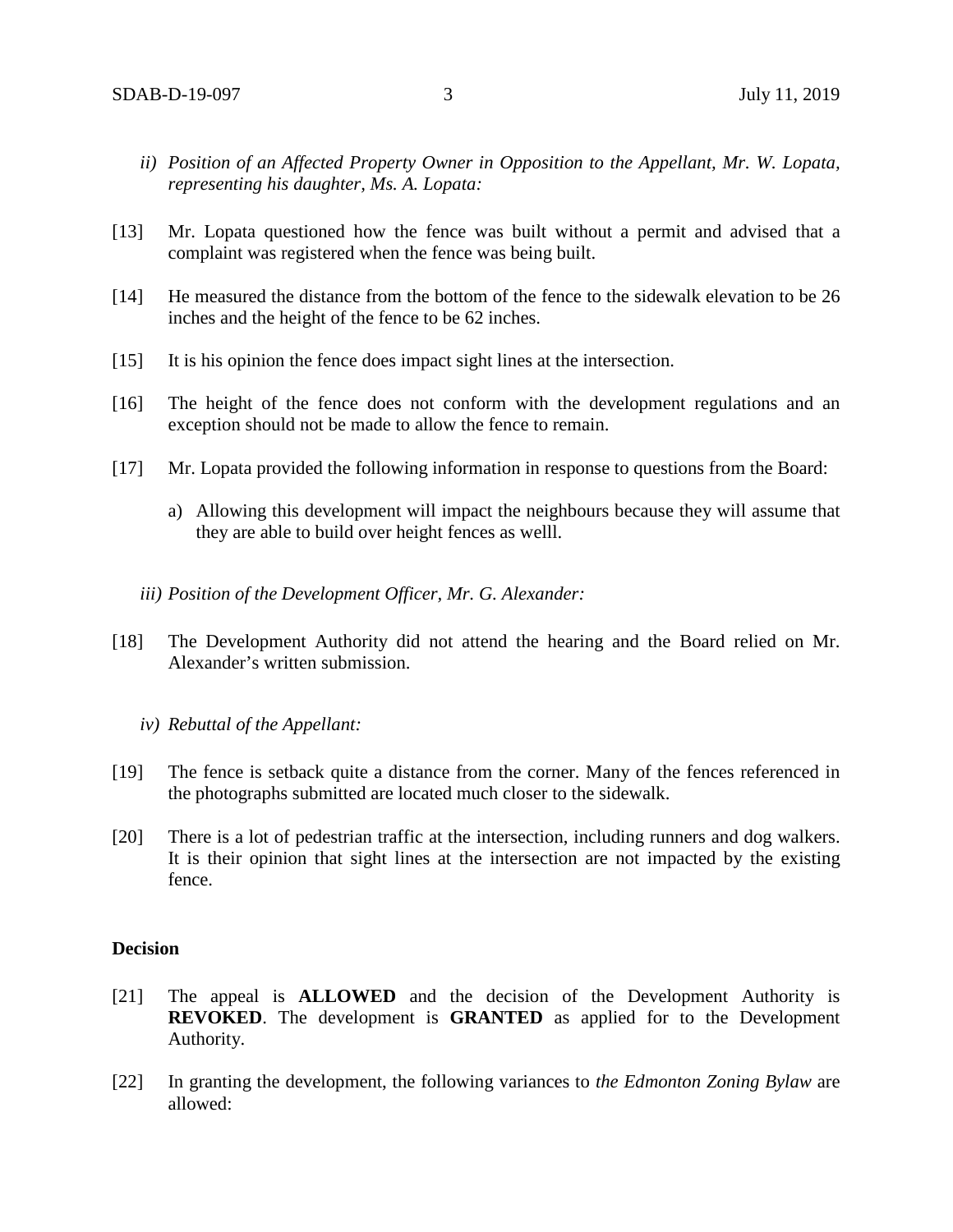1. Sections  $49.1(e)(i)$  and  $(ii)$  are waived to allow the Fence Height to remain as proposed.

#### **Reasons for Decision**

- [23] The proposed Fence is Accessory to Single Detached Housing which is a Permitted Use in the (RF3) Small Scale Infill Development Zone.
- [24] Section 49.1(e)(i) states:

On a Corner Site, the Height of a Fence, wall, or gate shall not exceed 1.2 metres for the portion of the Fence, wall or gate constructed in the Front Yard.

[25] Section 49.1(e)(ii) states:

On a Corner Site, the Height of a Fence, wall, or gate shall not exceed 1.2 metres for the portion of the Fence, wall or gate situated between the flanking Side Lot Line and the foremost side Façade of the principal structure, and extending from the Front Lot Line to the rear Lot Line.

- [26] The main issue before the Board is whether the proposed variances satisft the test in section 687(3)(d) of the *Municipal Government Act*. Namely, the Board must consider whether the proposed development with the variances would:
	- i) unduly interfere with the amenities of the neighbourhood, or
	- ii) materially interfere with or affect the use, enjoyment or value of neighbouring parcels of land.
- [27] The Board is satisfied that this development satisfies both prongs of the section  $687(3)(d)$ test.
- [28] The Board arrives at this conclusion for the following reasons:
	- a) The Fence is setback from the north and east property lines and the elevation of the lot increases as you move away from the sidewalk.
	- b) The Fence was built five years ago in order to provide privacy and security for the amenity area located at the rear of the Single Detached House and has existed since that time without any documented complaints.
	- c) With the consent of all parties, Google Street View was accessed during the hearing and from the photographs provided, it was determined that the existing Fence does not create a significant visual impact, affect sight lines, or create a safety concern.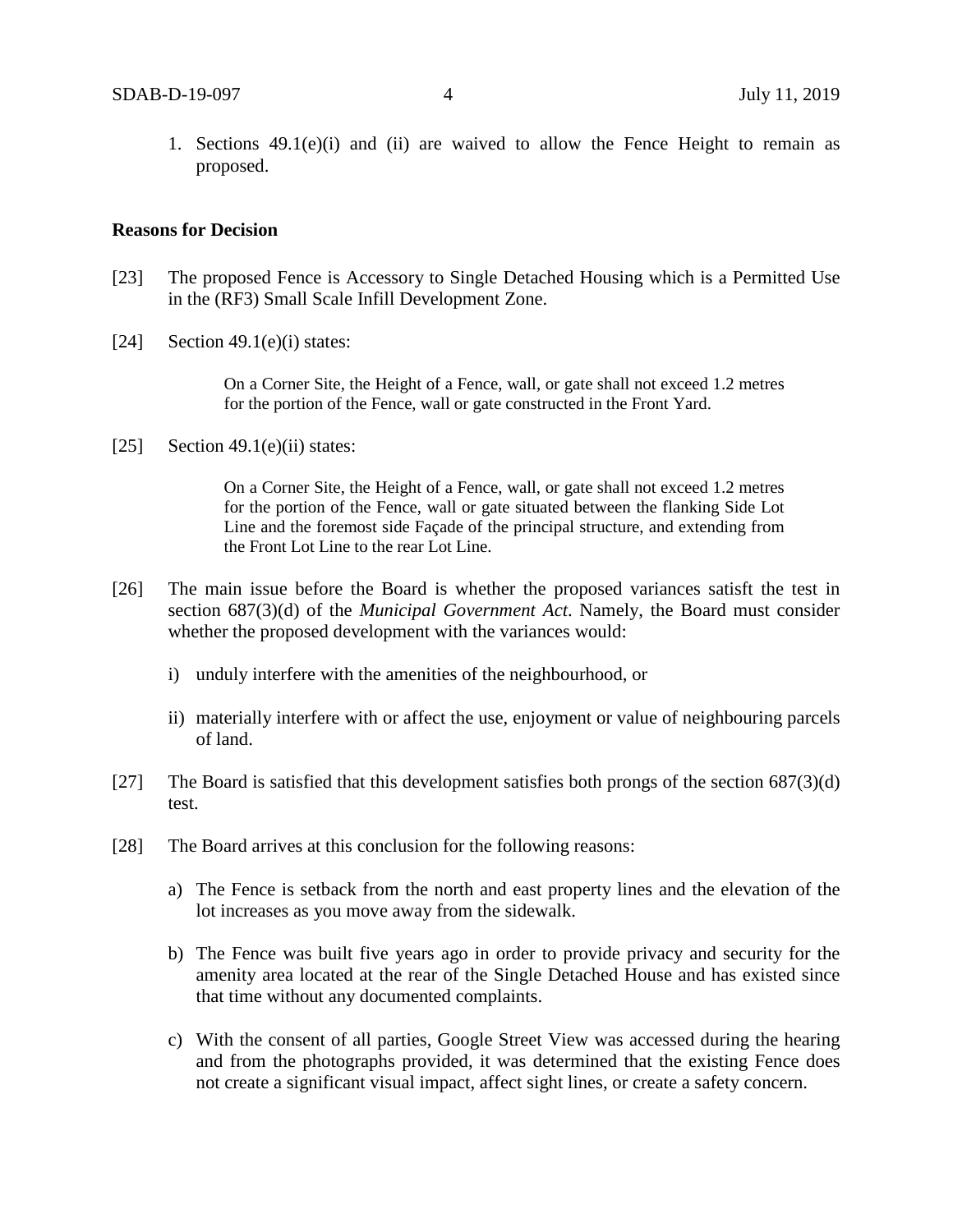- d) The Appellants submitted numerous photographs of existing over Height Fences that have been built in this neighbourhood. It was noted that some of these Fences are higher than the subject Fence and are sited on or near the property line. Therefore, the proposed development is not out of character for this neighbourhood and cannot be said to impact the amenities of the neighbourhood insofar as it relates to the character.
- e) The Board notes the objections of a concerned neighbour but finds that these concerns predominantly relate to precedent and not the required variances. The decision contained herein is not binding on any future SDAB panels or the City and is based solely on the circumstances of this appeal.
- f) The Appellants undertook extensive community consultation even though there was no requirement to do so. Based on the information provided, the Appellants reviewed all of the plans and development requirements with the neighbours who were consulted to ensure that they could make an informed decision on whether or not to support the proposed development. The signatures of 14 property owners were submitted in support of the proposed development.
- [29] The Board also questions the calculation methods used by the Development Officer in determining the Height of the Fence. Section 49.1(c) of the *Edmonton Zoning Bylaw* states "the height of a Fence, wall, or gate shall be measured from the general ground level 0.5 metres back from the property line of the Site on which the Fence, wall or gate is to be constructed".
- [30] Based on the submissions provided by Mr. Lopata, the Fence is 88 inches above the sidewalk elevation. This number roughly converts to 2.24 metres, or the Height of the Fence as determined by the Development Officer. It is therefore likely that the Fence Height was measured from the sidewalk elevation, rather than in accordance with section 49.1(c).
- [31] The evidence provided shows that the site slopes up considerably from the sidewalk. Given that the survey indicates the property line is approximately 1.51 metres from the back of the sidewalk, and that the Height calculation should occur 0.5 metres in from the property line, the Board believes that the Development Officer made an error in determining the actual Height of the Fence.
- [32] This error reduces the impact of the existing Fence because the actual Height is lower. Given that the Board was not provided with enough information to complete a new calculation, the Board has chosen to waive this development regulation.
- [33] Based on all of the above, it is the opinion of the Board that the proposed development with the required variances, will not unduly interfere with the amenities of the neighbourhood nor materially interfere with or affect the use, enjoyment or value of neighbouring parcels of land.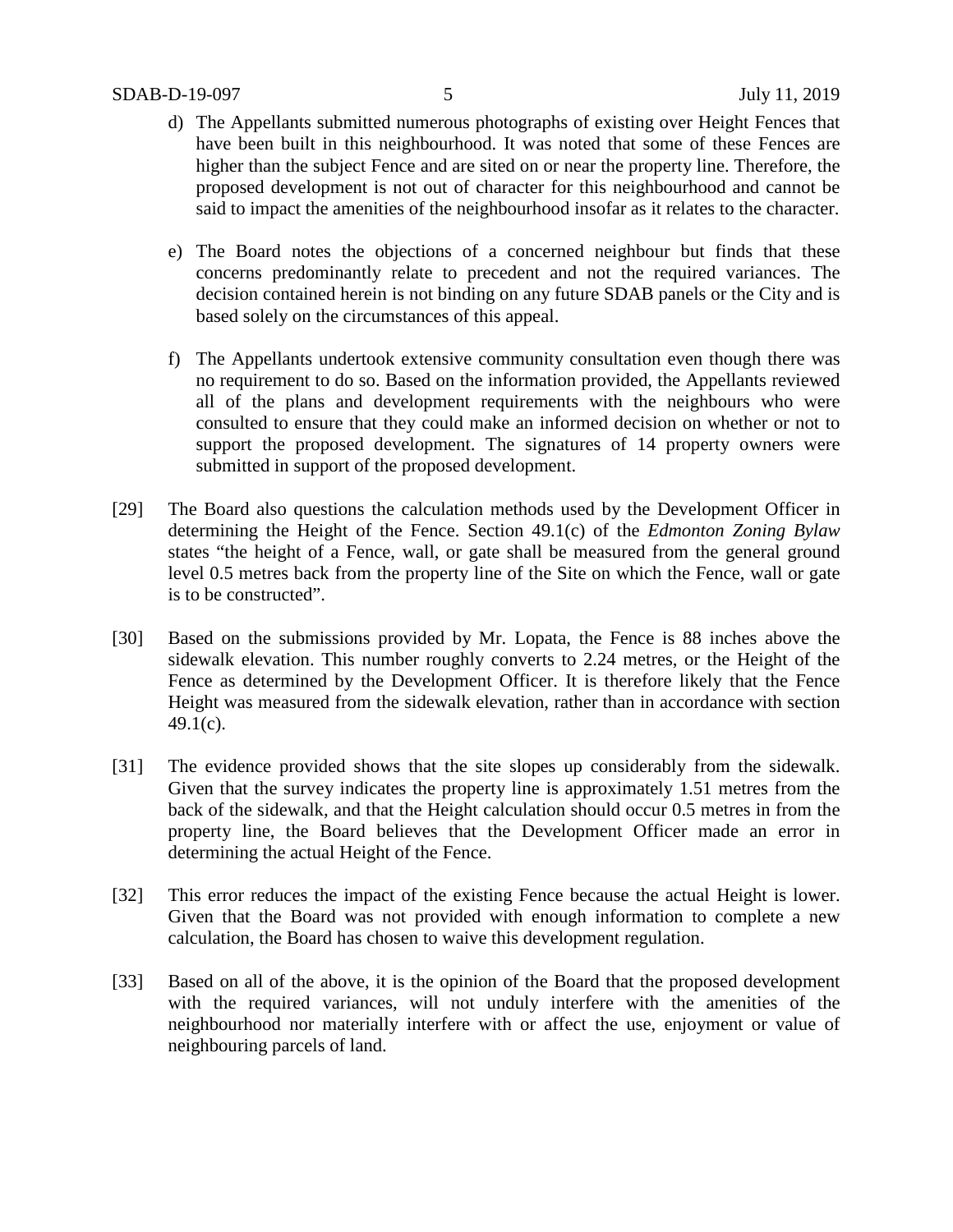[34] Therefore, the appeal is allowed and the development is granted.

 $Z$   $H$   $=$ 

Mr. R. Handa, Presiding Officer Subdivision and Development Appeal Board

Board members in attendance: Mr. V. Laberge, Ms. D. Kronewitt-Martin, Mr. L. Pratt, Mr. J. Wall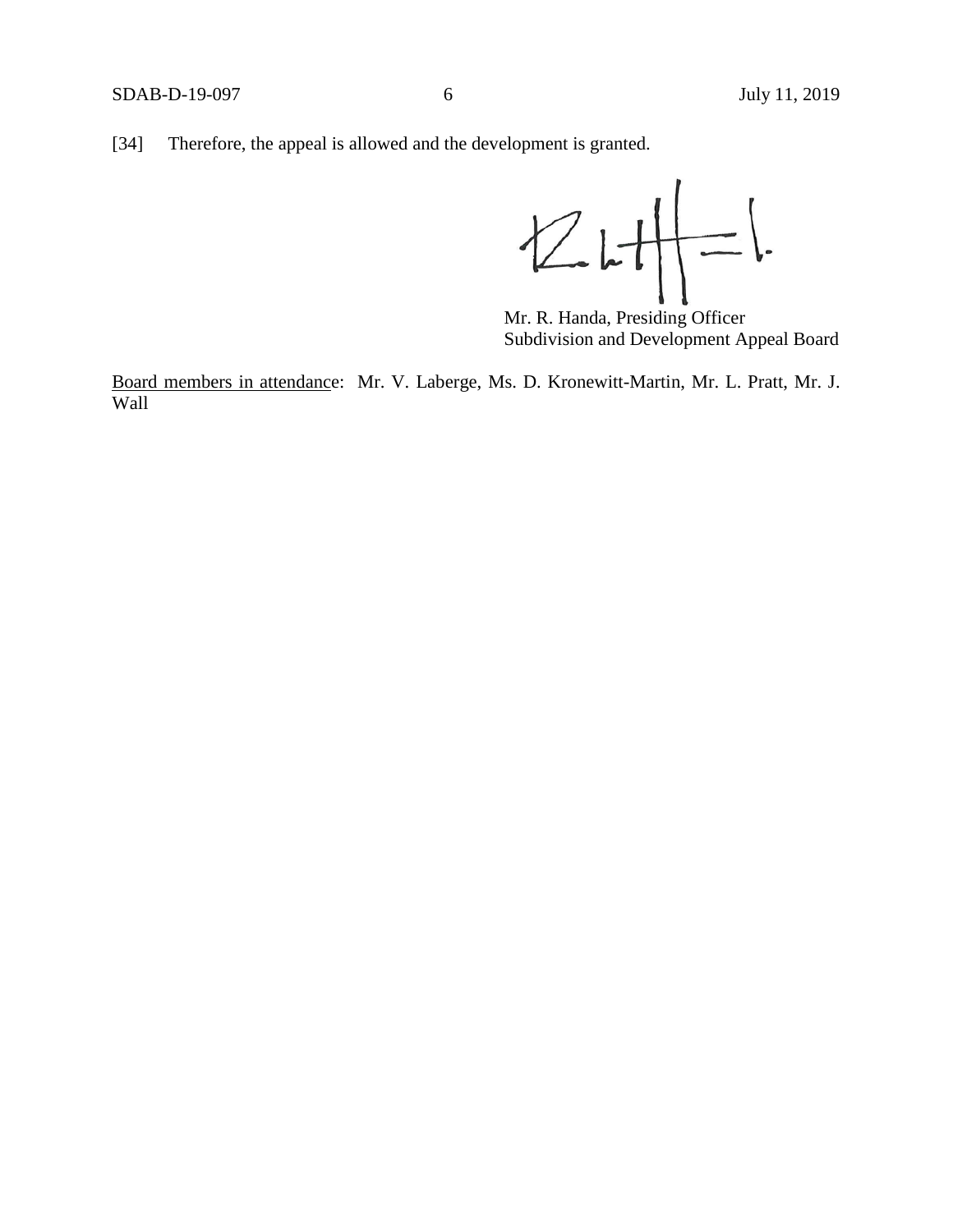### **Important Information for the Applicant/Appellant**

- 1. This is not a Building Permit. A Building Permit must be obtained separately from the Sustainable Development Department, located on the 2nd Floor, Edmonton Tower, 10111 – 104 Avenue NW, Edmonton, AB T5J 0J4.
- 2. Obtaining a Development Permit does not relieve you from complying with:
	- a) the requirements of the *Edmonton Zoning Bylaw*, insofar as those requirements have not been relaxed or varied by a decision of the Subdivision and Development Appeal Board,
	- b) the requirements of the *Alberta Safety Codes Act*,
	- c) the *Alberta Regulation 204/207 – Safety Codes Act – Permit Regulation*,
	- d) the requirements of any other appropriate federal, provincial or municipal legislation,
	- e) the conditions of any caveat, covenant, easement or other instrument affecting a building or land.
- 3. When an application for a Development Permit has been approved by the Subdivision and Development Appeal Board, it shall not be valid unless and until any conditions of approval, save those of a continuing nature, have been fulfilled.
- 4. A Development Permit will expire in accordance to the provisions of section 22 of the *Edmonton Zoning Bylaw, Bylaw 12800*, as amended.
- 5. This decision may be appealed to the Alberta Court of Appeal on a question of law or jurisdiction under section 688 of the *Municipal Government Act*, RSA 2000, c M-26. If the Subdivision and Development Appeal Board is served with notice of an application for leave to appeal its decision, such notice shall operate to suspend the Development Permit.
- 6. When a decision on a Development Permit application has been rendered by the Subdivision and Development Appeal Board, the enforcement of that decision is carried out by the Sustainable Development Department, located on the 2nd Floor, Edmonton Tower, 10111 – 104 Avenue NW, Edmonton, AB T5J 0J4.

*NOTE: The City of Edmonton does not conduct independent environmental checks of land within the City. If you are concerned about the stability of this property for any purpose, you should conduct your own tests and reviews. The City of Edmonton, when issuing a development permit, makes no representations and offers no warranties as to the suitability of the property for any purpose or as to the presence or absence of any environmental contaminants on the property.*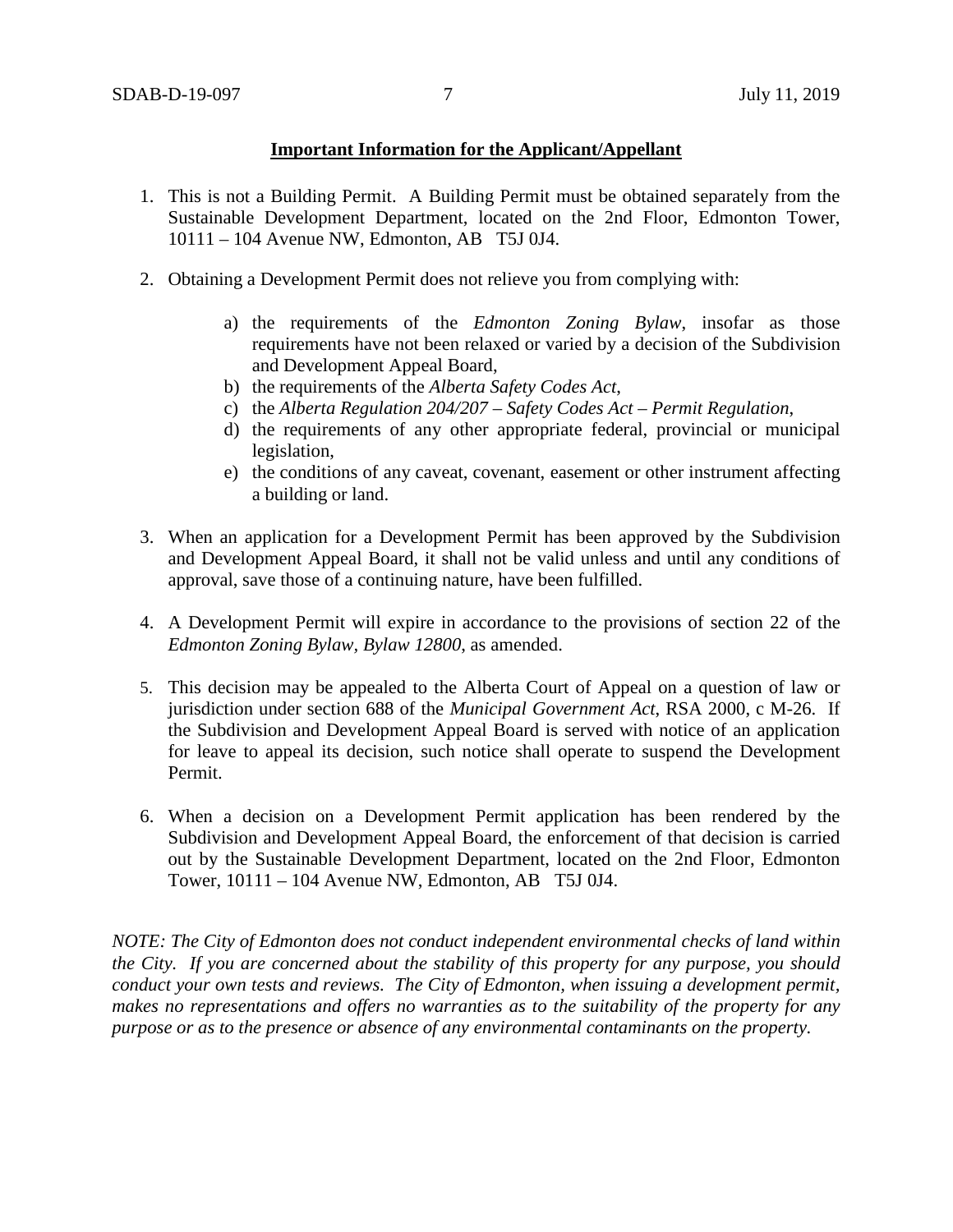

Date: July 11, 2019 Project Number: 303932988-001 File Number: SDAB-D-19-098

# **Notice of Decision**

[1] On June 26, 2019, the Subdivision and Development Appeal Board (the "Board") heard an appeal that was filed on **June 1, 2019**. The appeal concerned the decision of the Development Authority, issued on May 15, 2019 to approve the following development:

# **To construct four Dwellings of Row Housing.**

- [2] The subject property is on Plan RN46 Blk 19 Lot 10, located at 12603 115 Avenue NW, within the (RF3) Small Scale Infill Development Zone. The Mature Neighbourhood Overlay and the West Ingle Area Redevelopment Plan apply to the subject property.
- [3] The following documents were received prior to the hearing and form part of the record:
	- A copy of the proposed plans and the approved Development Permit;
	- The Development Officer's written submission;
	- The Appellant's written submissions;
	- The Respondent's written submissions;
	- One email in opposition to the proposed development; and
	- Two online responses in opposition to the proposed development.
- [4] The following exhibit was presented during the hearing and forms part of the record:
	- Exhibit A Photographs of existing Row Housing developments submitted by the Respondent.

## **Preliminary Matters**

[5] At the outset of the appeal hearing, Ms. D. Kronewitt-Martin disclosed that she has had previous business interactions with the Appellant, Mr. D. Kroening but has not had any recent contact and did not feel that this would impact her ability to provide a fair and unbiased hearing. No one objected to the composition of the panel.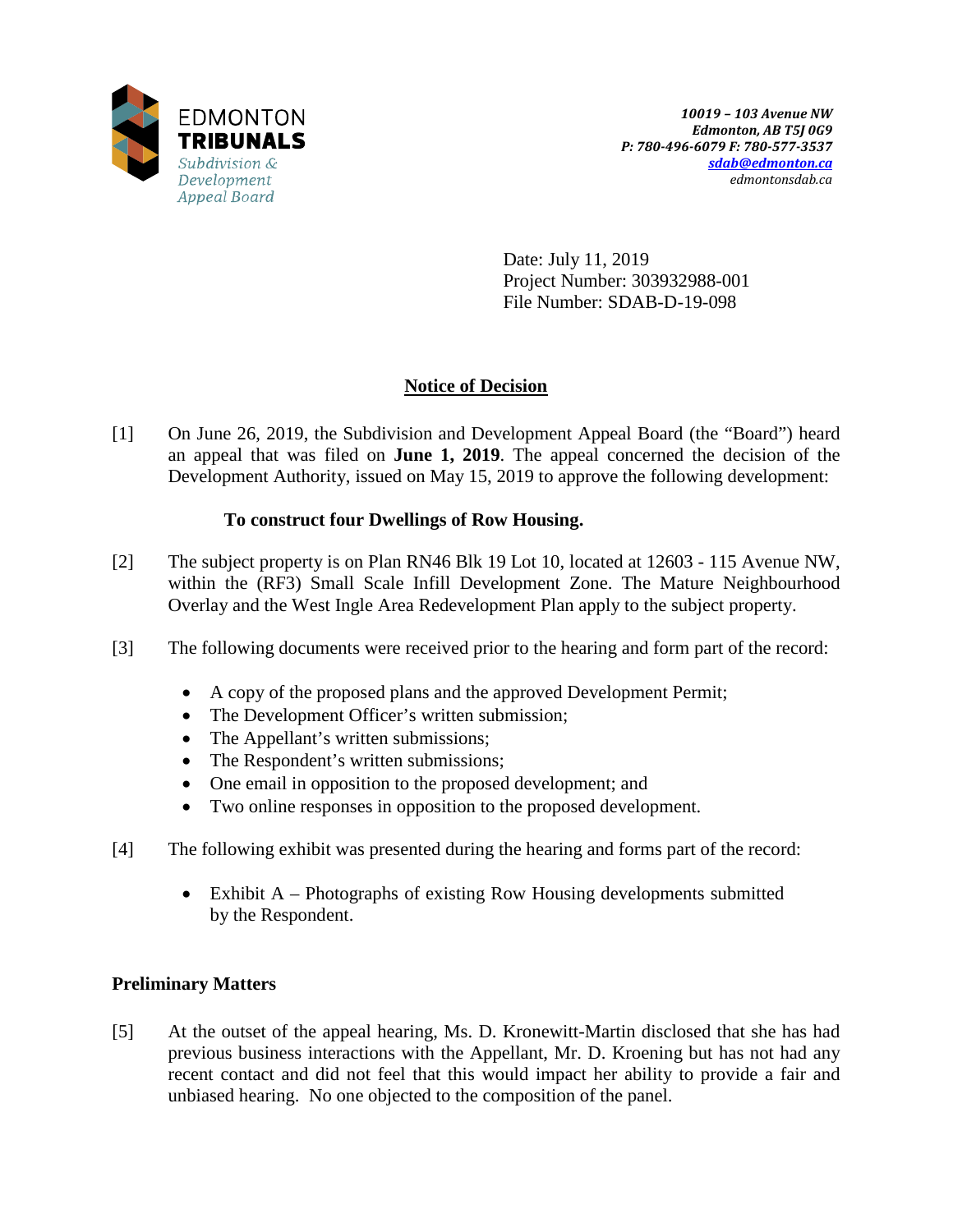- [6] The Presiding Officer outlined how the hearing would be conducted, including the order of appearance of parties, and no opposition was noted.
- [7] The appeal was filed on time, in accordance with section 686 of the *Municipal Government Act*, RSA 2000, c M-26.

#### **Summary of Hearing**

- *i) Position of the Appellant, Mr. D. Kroening:*
- [8] The area between 126 and 127 Street south of 115 Avenue is already congested with parking and traffic. The proposed development will add another four to eight vehicles that will require parking. Even with a single car garage for each unit, there will be a need to park another four cars assuming the garages are not used to park vehicles.
- [9] There have been a number of infills with skinny houses and duplexes built over the past few years which has also increased the density of the area. The proposed development is too large for the lot that appears to be in excess of 85 percent site coverage.
- [10] There is a school zone located on 115 Avenue that is already congested without the addition of residential parking and access to the proposed Row House.
- [11] The existing infrastructure, water lines and sanitary services are outdated and will not support the higher density of housing and occupants.
- [12] Mr. Kroening is not familiar with the terminology of the conditions and variances that were granted.
- [13] At this point, the Presiding Officer clarified that the Board is required to consider how the required variances will impact the amenities of the neighbourhood and the use, enjoyment and value of neighbouring properties because the proposed development is a Permitted Use in the (RF3) Small Scale Infill Development Zone.
- [14] Mr. Kroening reiterated that he filed the appeal to address community concerns regarding the proposed Row House. However, he does not have any reason to oppose the required variances.
- [15] In response to a question regarding the impact of the proposed development on the use and enjoyment of his property, Mr. Kroening responded that his only concern is the development of Row Housing on this site and not the required variances.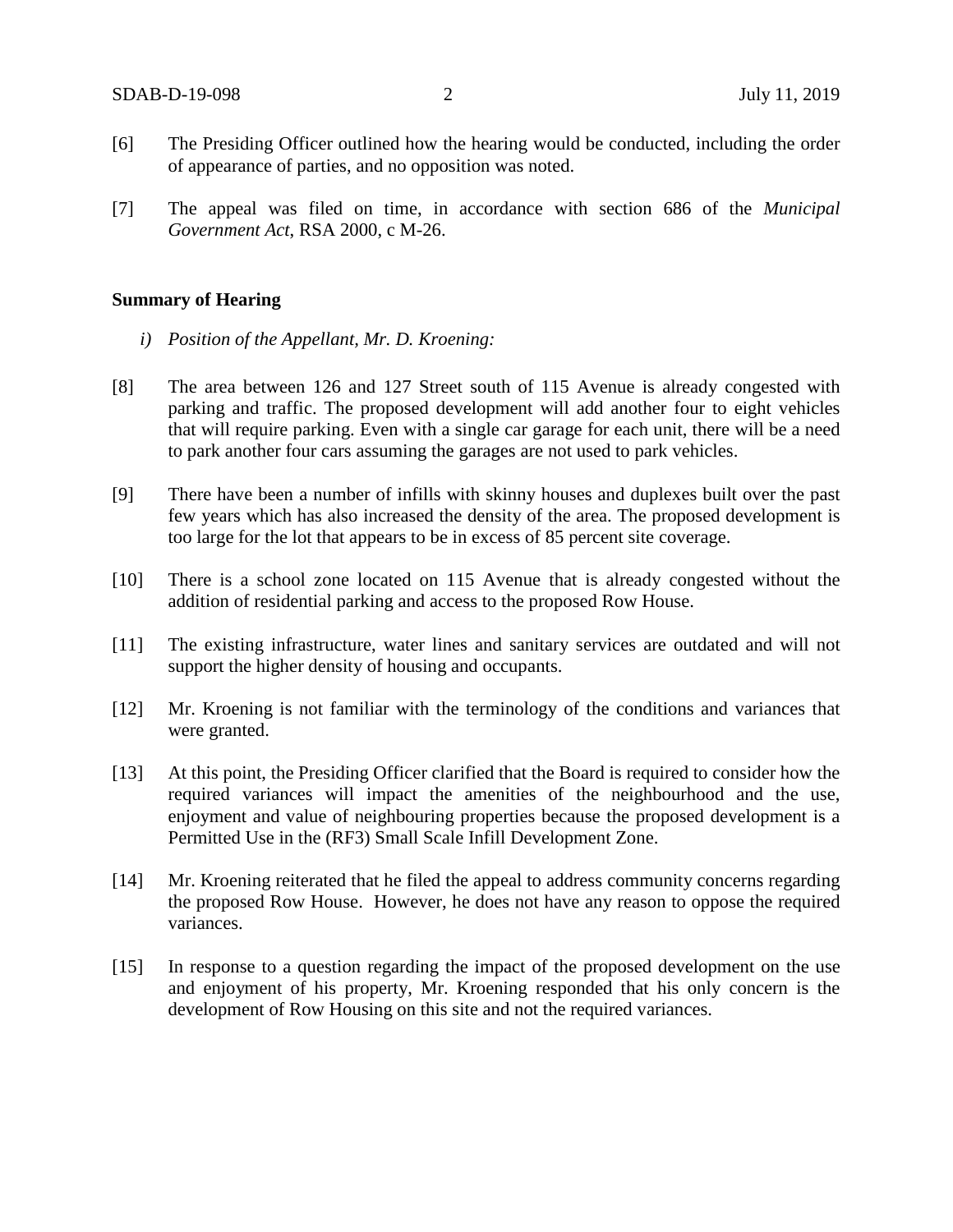- *ii) Position of the Development Officer, Mr. K. Yeung:*
- [16] The Development Authority did not attend the hearing and the Board relied on Mr. Yeung's written submission.
	- *iii) Position of the Respondent, Mr. R. Gill, representing Equity Built Homes:*
- [17] It is very rare to find a four unit Row Housing development that complies with both the front and rear setback requirements. Usually one or both setbacks require a variance. In this case, the front setback was maintained in order to maintain the curb appeal of the neighbouring block.
- [18] The proposed development complies with the maximum allowable 45 percent site coverage requirement.
- [19] No responses were received from neighbouring property owners during the 21 day consultation period.
- [20] The proposed development meets and exceeds parking and amenity space requirements.
- [21] The reduced rear setback will not interfere with the amenities of abutting properties or the neighbourhood.
- [22] Photographs of existing four-plexes located within four or five blocks of the subject site, primarily on corner lots, were submitted and marked *Exhibit A*. In each of these cases, a front or rear setback variance or a combination of both were required.
	- *iv) Rebuttal of the Appellant:*
- [23] In response to a question, Mr. Kroening was advised that a legal parking space has to be 5.5 metres in length.

## **Decision**

[24] The appeal is **DENIED** and the decision of the Development Authority is **CONFIRMED**. The development is **GRANTED** as approved by the Development Authority.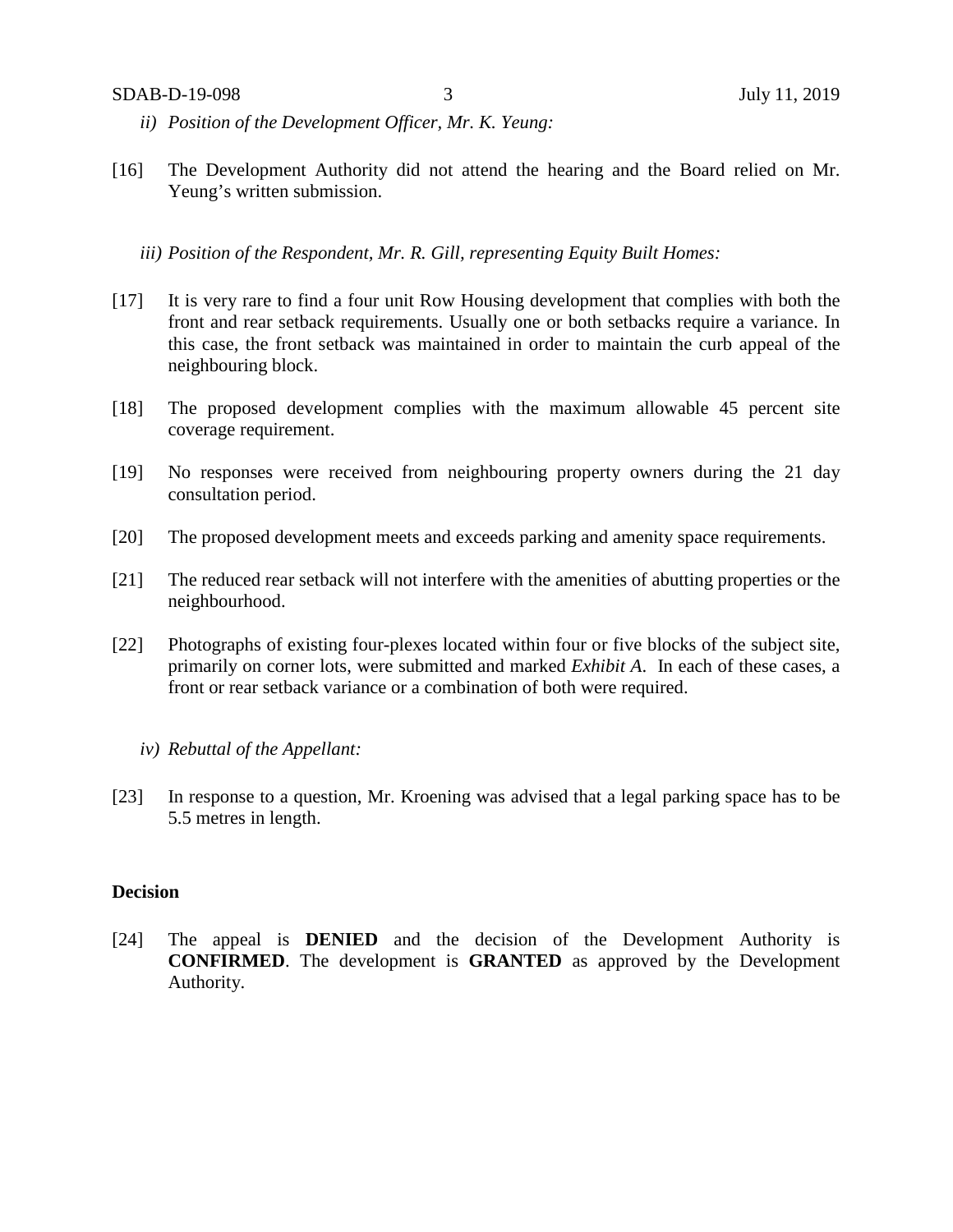- [25] In granting the development, the following variances to the *Edmonton Zoning Bylaw* are allowed:
	- 2. The minimum required Rear Setback of 18.3 metres (40 percent of Site Depth) per section 814.3(4) is varied to allow a deficiency of 1.5 metres, thereby decreasing the minimum required Rear Setback to 16.8 metres (37 percent of Site Depth).
	- 3. The required distance of 17.7 metres from the cantilever to the Rear Lot Line per section 44.2 is varied to allow a deficiency of 1.5 metres, thereby decreasing the minimum required distance to 16.2 metres.

#### **Reasons for Decision**

- [26] Row Housing is a Permitted Use in the (RF3) Small Scale Infill Development Zone.
- [27] The main issue before the Board is whether the proposed variances satisfies the test in section 687(3)(d) of the *Municipal Government Act*. Namely, the Board must consider whether the proposed development with the variances would:
	- i) unduly interfere with the amenities of the neighbourhood, or
	- ii) materially interfere with or affect the use, enjoyment or value of neighbouring parcels of land.
- [28] The Board is satisfied that this development satisfies both prongs of the section  $687(3)(d)$ test.
- [29] The Appellant clearly stated that he did not have an issue with the required variances and could not demonstrate any material impacts that would result by granting the requested variances.
- [30] The Board did not consider the concerns raised by the Appellant related to the proposed Use of the lot to develop four Dwellings of Row Housing. The Use is Permitted at this location and the Applicant can develop Row Housing as of right.
- [31] Based on all of the above, it is the opinion of the Board, that the proposed development with the required variances, will not unduly interfere with the amenities of the neighbourhood nor materially interfere with or affect the use, enjoyment or value of neighbouring parcels of land.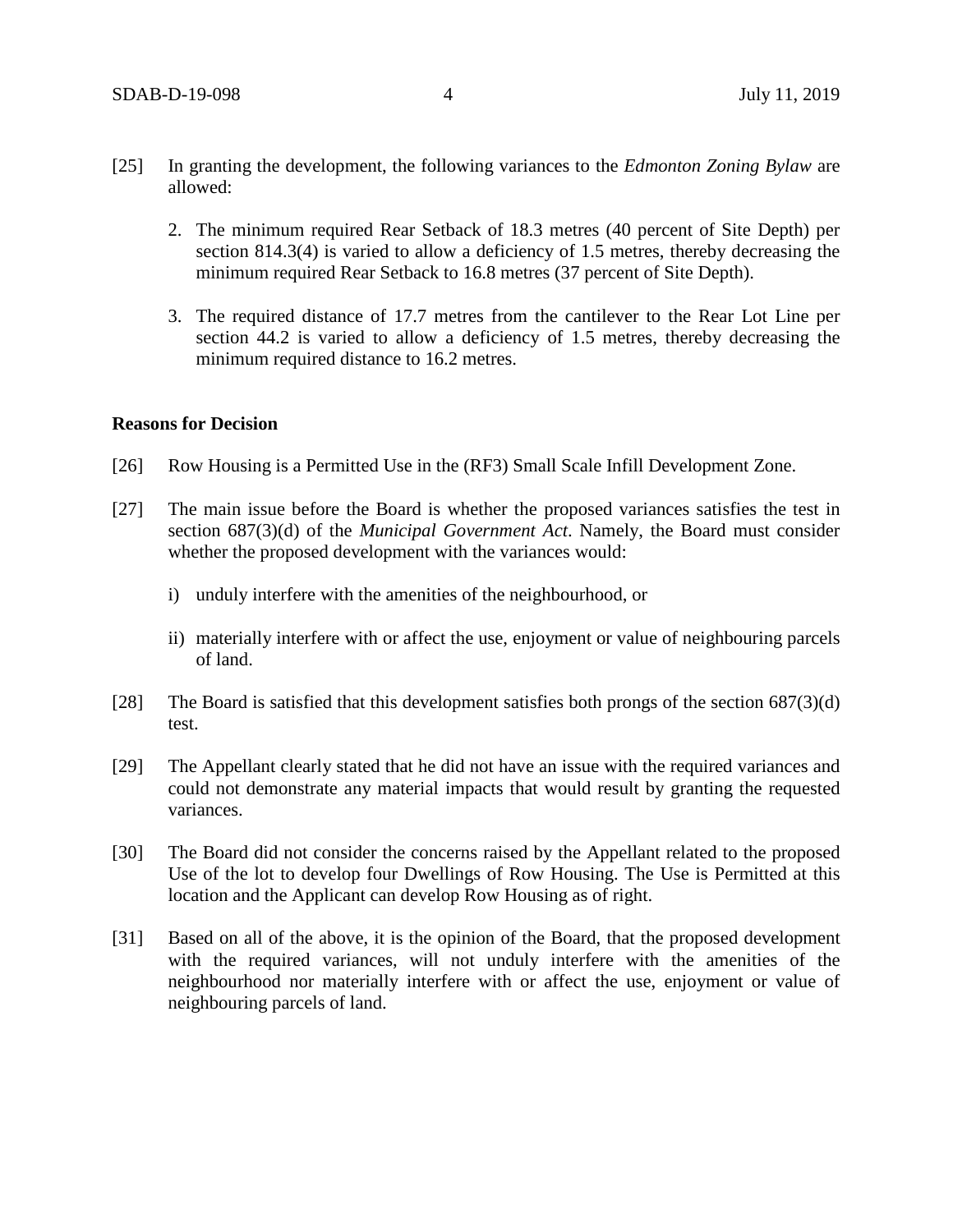[32] Therefore, the appeal is denied and the development is granted.

 $\frac{1}{\frac{1}{1-\frac{1}{2}}}$  $ZH$ 

Mr. R. Handa, Presiding Officer Subdivision and Development Appeal Board

Board members in attendance: Mr. V. Laberge, Ms. D. Kronewitt-Martin, Mr. L. Pratt, Mr. J. Wall